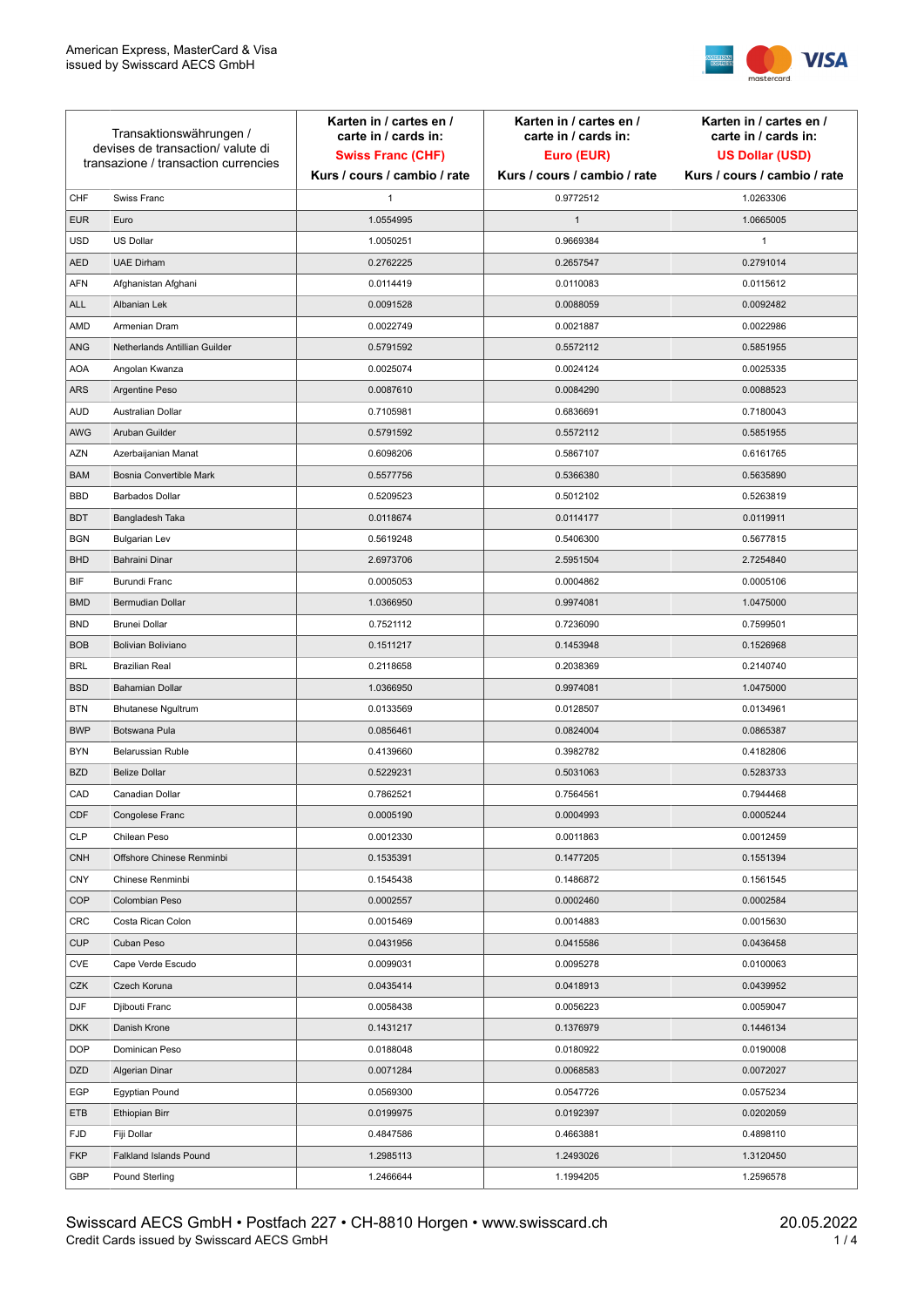

| Transaktionswährungen /<br>devises de transaction/ valute di |                                      | Karten in / cartes en /<br>carte in / cards in: | Karten in / cartes en /<br>carte in / cards in: | Karten in / cartes en /<br>carte in / cards in: |
|--------------------------------------------------------------|--------------------------------------|-------------------------------------------------|-------------------------------------------------|-------------------------------------------------|
|                                                              |                                      | <b>Swiss Franc (CHF)</b>                        | Euro (EUR)                                      | <b>US Dollar (USD)</b>                          |
|                                                              | transazione / transaction currencies | Kurs / cours / cambio / rate                    | Kurs / cours / cambio / rate                    | Kurs / cours / cambio / rate                    |
| <b>GEL</b>                                                   | Georgia Lari                         | 0.3593397                                       | 0.3457221                                       | 0.3630849                                       |
| <b>GHS</b>                                                   | Ghana Cedi                           | 0.1454031                                       | 0.1398929                                       | 0.1469186                                       |
| GIP                                                          | Gibraltar Pound                      | 1.2985113                                       | 1.2493026                                       | 1.3120450                                       |
| <b>GMD</b>                                                   | Gambia Dalasi                        | 0.0212743                                       | 0.0204681                                       | 0.0214960                                       |
| <b>GNF</b>                                                   | Guinea Franc                         | 0.0001205                                       | 0.0001159                                       | 0.0001218                                       |
| GTQ                                                          | Guatemala Quetzal                    | 0.1353396                                       | 0.1302107                                       | 0.1367502                                       |
| <b>GYD</b>                                                   | Guyana Dollar                        | 0.0049631                                       | 0.0047750                                       | 0.0050148                                       |
| <b>HKD</b>                                                   | Hong Kong Dollar                     | 0.1280867                                       | 0.1232327                                       | 0.1294217                                       |
| <b>HNL</b>                                                   | Honduras Lempira                     | 0.0422696                                       | 0.0406677                                       | 0.0427102                                       |
| <b>HRK</b>                                                   | Croatian Kuna                        | 0.1458072                                       | 0.1402817                                       | 0.1473269                                       |
| <b>HTG</b>                                                   | Haiti Gourde                         | 0.0091402                                       | 0.0087938                                       | 0.0092355                                       |
| <b>HUF</b>                                                   | Forint                               | 0.0027994                                       | 0.0026933                                       | 0.0028286                                       |
| <b>IDR</b>                                                   | Indonesia Rupiah                     | 0.0000707                                       | 0.0000680                                       | 0.0000714                                       |
| <b>ILS</b>                                                   | New Israeli Sheqel                   | 0.3017314                                       | 0.2902969                                       | 0.3048762                                       |
| <b>INR</b>                                                   | Indian Rupee                         | 0.0134004                                       | 0.0128926                                       | 0.0135401                                       |
| IQD                                                          | Iraqi Dinar                          | 0.0007101                                       | 0.0006832                                       | 0.0007175                                       |
| <b>ISK</b>                                                   | <b>Iceland Krona</b>                 | 0.0078538                                       | 0.0075562                                       | 0.0079357                                       |
| JMD                                                          | Jamaican Dollar                      | 0.0066954                                       | 0.0064417                                       | 0.0067652                                       |
| <b>JOD</b>                                                   | Jordanian Dinar                      | 1.4646832                                       | 1.4091772                                       | 1.4799489                                       |
| JPY                                                          | Yen                                  | 0.0079114                                       | 0.0076116                                       | 0.0079939                                       |
| <b>KES</b>                                                   | Kenyan Shilling                      | 0.0089178                                       | 0.0085798                                       | 0.0090107                                       |
| <b>KGS</b>                                                   | Kyrgyzstan Som                       | 0.0129571                                       | 0.0124661                                       | 0.0130921                                       |
| <b>KHR</b>                                                   | Cambodia Riel                        | 0.0002557                                       | 0.0002460                                       | 0.0002584                                       |
| <b>KMF</b>                                                   | Comoro Franc                         | 0.0022140                                       | 0.0021301                                       | 0.0022371                                       |
| <b>KRW</b>                                                   | Korean Republic Won                  | 0.0008192                                       | 0.0007882                                       | 0.0008277                                       |
| <b>KWD</b>                                                   | Kuwaiti Dinar                        | 3.3160771                                       | 3.1904102                                       | 3.3506389                                       |
| <b>KYD</b>                                                   | Cayman Islands Dollar                | 1.2440345                                       | 1.1968902                                       | 1.2570005                                       |
| KZT                                                          | Kazakhstan Tenge                     | 0.0024188                                       | 0.0023271                                       | 0.0024440                                       |
| LAK                                                          | Lao Republic Kip                     | 0.0000782                                       | 0.0000752                                       | 0.0000790                                       |
| LBP                                                          | Lebanese Pound                       | 0.0000437                                       | 0.0000420                                       | 0.0000442                                       |
| <b>LKR</b>                                                   | Sri Lanka Rupee                      | 0.0028856                                       | 0.0027762                                       | 0.0029157                                       |
| <b>LRD</b>                                                   | Liberian Dollar                      | 0.0067645                                       | 0.0065082                                       | 0.0068350                                       |
| <b>LSL</b>                                                   | Lesotho Lothi                        | 0.0655890                                       | 0.0631034                                       | 0.0662726                                       |
| LYD                                                          | Libyan Dinar                         | 0.2163581                                       | 0.2081589                                       | 0.2186131                                       |
| <b>MAD</b>                                                   | Moroccan Dirham                      | 0.1008795                                       | 0.0970565                                       | 0.1019309                                       |
| MDL                                                          | Moldovan Leu                         | 0.0546115                                       | 0.0525419                                       | 0.0551807                                       |
| <b>MGA</b>                                                   | Malagasy Ariary                      | 0.0002567                                       | 0.0002470                                       | 0.0002594                                       |
| <b>MKD</b>                                                   | Macedonia Denar                      | 0.0176858                                       | 0.0170156                                       | 0.0178701                                       |
| MMK                                                          | Myanmar Kyat                         | 0.0005604                                       | 0.0005392                                       | 0.0005662                                       |
| MNT                                                          | Mongolia Tugrik                      | 0.0003312                                       | 0.0003186                                       | 0.0003347                                       |
| <b>MOP</b>                                                   | Macao Pataca                         | 0.1283197                                       | 0.1234569                                       | 0.1296571                                       |
| <b>MRU</b>                                                   | Mauritanian Ouguiya                  | 0.0284686                                       | 0.0273897                                       | 0.0287653                                       |
| MUR                                                          | <b>Mauritius Rupee</b>               | 0.0241103                                       | 0.0231966                                       | 0.0243616                                       |
| <b>MVR</b>                                                   | Maldives Rufiyaa                     | 0.0671439                                       | 0.0645994                                       | 0.0678437                                       |
| <b>MWK</b>                                                   | Malawi Kwacha                        | 0.0012713                                       | 0.0012231                                       | 0.0012846                                       |
| <b>MXN</b>                                                   | Mexican Peso                         | 0.0521608                                       | 0.0501841                                       | 0.0527044                                       |
| <b>MYR</b>                                                   | Malaysian Ringgit                    | 0.2358705                                       | 0.2269319                                       | 0.2383289                                       |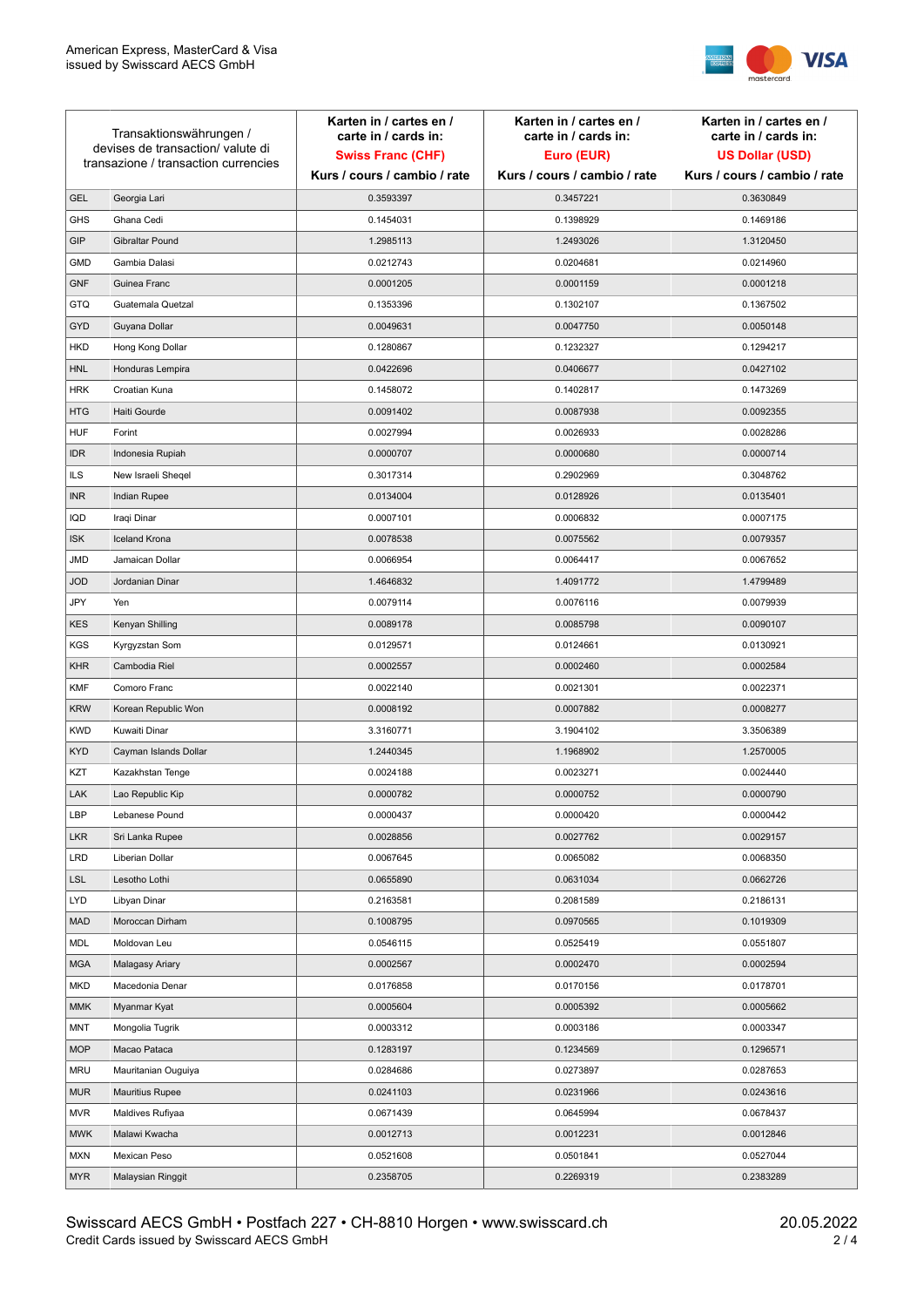

| Transaktionswährungen /<br>devises de transaction/valute di<br>transazione / transaction currencies |                             | Karten in / cartes en /<br>carte in / cards in:<br><b>Swiss Franc (CHF)</b> | Karten in / cartes en /<br>carte in / cards in:<br>Euro (EUR) | Karten in / cartes en /<br>carte in / cards in:<br><b>US Dollar (USD)</b> |
|-----------------------------------------------------------------------------------------------------|-----------------------------|-----------------------------------------------------------------------------|---------------------------------------------------------------|---------------------------------------------------------------------------|
|                                                                                                     |                             | Kurs / cours / cambio / rate                                                | Kurs / cours / cambio / rate                                  | Kurs / cours / cambio / rate                                              |
| <b>MZN</b>                                                                                          | Mozambique Metical          | 0.0161958                                                                   | 0.0155820                                                     | 0.0163646                                                                 |
| <b>NAD</b>                                                                                          | Namibia Dollar              | 0.0655600                                                                   | 0.0630755                                                     | 0.0662433                                                                 |
| <b>NGN</b>                                                                                          | Nigeria Naira               | 0.0024831                                                                   | 0.0023890                                                     | 0.0025090                                                                 |
| <b>NIO</b>                                                                                          | Nicaragua Cordoba Oro       | 0.0290961                                                                   | 0.0279935                                                     | 0.0293994                                                                 |
| <b>NOK</b>                                                                                          | Norwegian Krone             | 0.1033151                                                                   | 0.0993998                                                     | 0.1043919                                                                 |
| <b>NPR</b>                                                                                          | Nepalese Rupee              | 0.0083752                                                                   | 0.0080578                                                     | 0.0084625                                                                 |
| <b>NZD</b>                                                                                          | New Zealand Dollar          | 0.6450602                                                                   | 0.6206148                                                     | 0.6517833                                                                 |
| <b>OMR</b>                                                                                          | Oman Rial                   | 2.6369989                                                                   | 2.5370665                                                     | 2.6644830                                                                 |
| PAB                                                                                                 | Panamanian Balboa           | 1.0366950                                                                   | 0.9974081                                                     | 1.0475000                                                                 |
| <b>PEN</b>                                                                                          | Peru Sol                    | 0.2768618                                                                   | 0.2663698                                                     | 0.2797474                                                                 |
| <b>PGK</b>                                                                                          | Papua New Guinea Kina       | 0.2944214                                                                   | 0.2832639                                                     | 0.2974900                                                                 |
| PHP                                                                                                 | Philippine Peso             | 0.0198851                                                                   | 0.0191315                                                     | 0.0200924                                                                 |
| <b>PKR</b>                                                                                          | Pakistan Rupee              | 0.0051598                                                                   | 0.0049643                                                     | 0.0052136                                                                 |
| <b>PLN</b>                                                                                          | Zloty                       | 0.2313292                                                                   | 0.2225627                                                     | 0.2337402                                                                 |
| <b>PYG</b>                                                                                          | Paraguay Guarani            | 0.0001517                                                                   | 0.0001460                                                     | 0.0001533                                                                 |
| QAR                                                                                                 | Qatari Rial                 | 0.2786888                                                                   | 0.2681275                                                     | 0.2815934                                                                 |
| <b>RON</b>                                                                                          | Leu                         | 0.2221871                                                                   | 0.2137670                                                     | 0.2245028                                                                 |
| <b>RSD</b>                                                                                          | Serbian Dinar               | 0.0093587                                                                   | 0.0090040                                                     | 0.0094562                                                                 |
| <b>RUB</b>                                                                                          | Russian Ruble               | 0.0165999                                                                   | 0.0159708                                                     | 0.0167729                                                                 |
| <b>RWF</b>                                                                                          | Rwanda Franc                | 0.0010182                                                                   | 0.0009796                                                     | 0.0010288                                                                 |
| SAR                                                                                                 | Saudi Riyal                 | 0.2704995                                                                   | 0.2602486                                                     | 0.2733188                                                                 |
| <b>SBD</b>                                                                                          | Solomon Islands Dollar      | 0.1326970                                                                   | 0.1276683                                                     | 0.1340800                                                                 |
| <b>SCR</b>                                                                                          | Seychelles Rupee            | 0.0741381                                                                   | 0.0713285                                                     | 0.0749108                                                                 |
| <b>SDG</b>                                                                                          | Sudanese Pound              | 0.0023276                                                                   | 0.0022394                                                     | 0.0023519                                                                 |
| <b>SEK</b>                                                                                          | Swedish Krona               | 0.1015491                                                                   | 0.0977008                                                     | 0.1026075                                                                 |
| SGD                                                                                                 | Singapore Dollar            | 0.7291350                                                                   | 0.7015035                                                     | 0.7367344                                                                 |
| <b>SHP</b>                                                                                          | St Helena Pound             | 1.2985113                                                                   | 1.2493026                                                     | 1.3120450                                                                 |
| <b>SLL</b>                                                                                          | Sierra Leone Leone          | 0.0000809                                                                   | 0.0000778                                                     | 0.0000817                                                                 |
| SOS                                                                                                 | Somali shilling             | 0.0017946                                                                   | 0.0017266                                                     | 0.0018133                                                                 |
| SRD                                                                                                 | Suriname Dollar             | 0.0494241                                                                   | 0.0475511                                                     | 0.0499392                                                                 |
| SSD                                                                                                 | South Sudanese Pound        | 0.0023497                                                                   | 0.0022607                                                     | 0.0023742                                                                 |
| <b>STN</b>                                                                                          | Sao Tome and Principe Dobra | 0.0444306                                                                   | 0.0427468                                                     | 0.0448937                                                                 |
| <b>SVC</b>                                                                                          | El Salvador Colon           | 0.1184794                                                                   | 0.1139895                                                     | 0.1197143                                                                 |
| SZL                                                                                                 | Swaziland Lilangeni         | 0.0655797                                                                   | 0.0630945                                                     | 0.0662632                                                                 |
| THB                                                                                                 | Baht                        | 0.0295284                                                                   | 0.0284094                                                     | 0.0298362                                                                 |
| <b>TJS</b>                                                                                          | Tajikistan Somoni           | 0.0832687                                                                   | 0.0801131                                                     | 0.0841366                                                                 |
| TMT                                                                                                 | Turkmenistan Manat          | 0.2970382                                                                   | 0.2857816                                                     | 0.3001341                                                                 |
| <b>TND</b>                                                                                          | <b>Tunisian Dinar</b>       | 0.3527974                                                                   | 0.3394277                                                     | 0.3564744                                                                 |
| <b>TOP</b>                                                                                          | Tonga Pa'anga               | 0.4538651                                                                   | 0.4366653                                                     | 0.4585955                                                                 |
| <b>TRY</b>                                                                                          | Turkish Lira                | 0.0642183                                                                   | 0.0617847                                                     | 0.0648876                                                                 |
| TTD                                                                                                 | Trinidad & Tobago Dollar    | 0.1537108                                                                   | 0.1478857                                                     | 0.1553129                                                                 |
| <b>TWD</b>                                                                                          | New Taiwan Dollar           | 0.0349632                                                                   | 0.0336382                                                     | 0.0353276                                                                 |
| <b>TZS</b>                                                                                          | Tanzanian Shilling          | 0.0004462                                                                   | 0.0004293                                                     | 0.0004509                                                                 |
| <b>UAH</b>                                                                                          | Ukraine Hryvnia             | 0.0354366                                                                   | 0.0340937                                                     | 0.0358059                                                                 |
| <b>UGX</b>                                                                                          | Uganda Shilling             | 0.0002848                                                                   | 0.0002740                                                     | 0.0002878                                                                 |
| <b>UYU</b>                                                                                          | Peso Uruguayo               | 0.0255344                                                                   | 0.0245667                                                     | 0.0258005                                                                 |
| UZS                                                                                                 | Uzbekistan Sum              | 0.0000935                                                                   | 0.0000900                                                     | 0.0000945                                                                 |